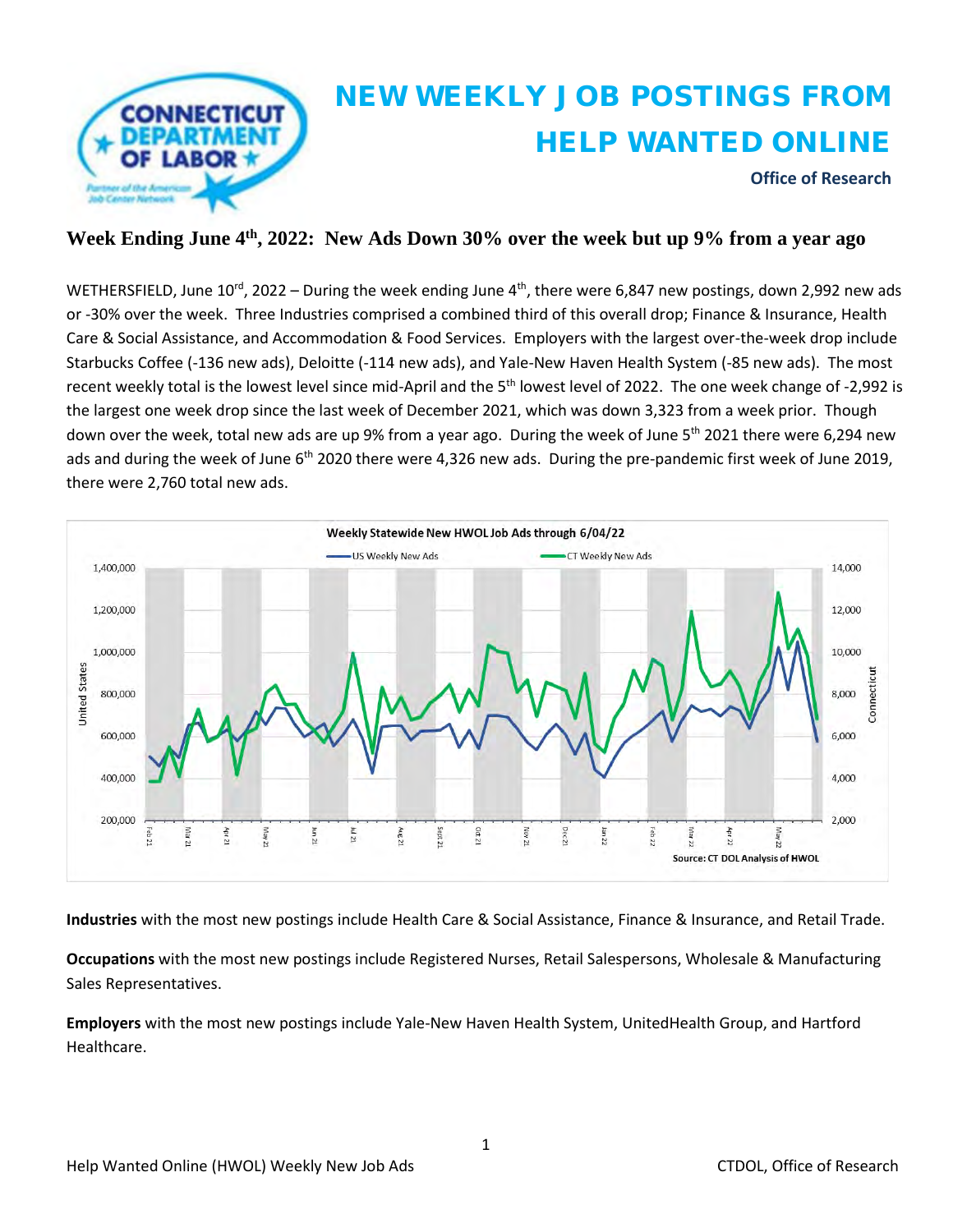## **The three industries with the most new job postings were:**

- **Health Care & Social Assistance** (1,336 new postings, -18% over the week)
- **Finance And Insurance** (691 new postings, -39% over the week)
- **Retail Trade** (648 new postings, -24% over the week)

| <b>NAICS</b> | Industry                                         | <b>Ads Week</b><br>Ending: | 1 week<br>ago: | 4 weeks<br>ago: | 1 week change |          | 4 week change |          |
|--------------|--------------------------------------------------|----------------------------|----------------|-----------------|---------------|----------|---------------|----------|
|              |                                                  | 6/4/22                     | 5/28/22        | 5/7/22          | %             | #        | %             | #        |
| 0            | <b>Total</b>                                     | 6,847                      | 9,839          | 12,838          | $-30%$        | $-2,992$ | $-46.7%$      | $-5,991$ |
| 11           | Agriculture, Forestry, Fishing and Hunting       | 4                          | 7              | 11              | $-43%$        | $-3$     | $-64%$        | $-7$     |
| 21           | Mining, Quarrying, and Oil and Gas Extraction    | $\overline{2}$             | 9              | 11              | $-78%$        | $-7$     | $-82%$        | $-9$     |
| 22           | <b>Utilities</b>                                 | 27                         | 39             | 40              | $-31%$        | $-12$    | $-33%$        | $-13$    |
| 23           | Construction                                     | 98                         | 151            | 162             | $-35%$        | $-53$    | $-40%$        | $-64$    |
| 31           | Manufacturing                                    | 600                        | 745            | 913             | $-19%$        | $-145$   | $-34%$        | $-313$   |
| 42           | <b>Wholesale Trade</b>                           | 65                         | 84             | 133             | $-23%$        | $-19$    | $-51%$        | $-68$    |
| 44           | Retail Trade                                     | 648                        | 853            | 1,115           | $-24%$        | $-205$   | $-42%$        | $-467$   |
| 48           | <b>Transportation and Warehousing</b>            | 228                        | 195            | 902             | 17%           | 33       | $-75%$        | $-674$   |
| 51           | Information                                      | 139                        | 336            | 238             | $-59%$        | $-197$   | $-42%$        | $-99$    |
| 52           | Finance and Insurance                            | 691                        | 1,129          | 1,409           | $-39%$        | $-438$   | $-51%$        | $-718$   |
| 53           | Real Estate and Rental and Leasing               | 109                        | 272            | 275             | $-60%$        | $-163$   | $-60%$        | $-166$   |
| 54           | Professional, Scientific, and Technical Services | 589                        | 847            | 840             | $-30%$        | $-258$   | $-30%$        | $-251$   |
| 55           | Management                                       | 7                          | 17             | 7               | $-59%$        | $-10$    | 0%            | $\Omega$ |
| 56           | Administrative and Support                       | 144                        | 256            | 401             | $-44%$        | $-112$   | $-64%$        | $-257$   |
| 61           | <b>Educational Services</b>                      | 177                        | 318            | 375             | $-44%$        | $-141$   | $-53%$        | $-198$   |
| 62           | Health Care and Social Assistance                | 1,336                      | 1,638          | 2,080           | $-18%$        | $-302$   | $-36%$        | $-744$   |
| 71           | Arts, Entertainment, and Recreation              | 36                         | 52             | 78              | $-31%$        | $-16$    | $-54%$        | $-42$    |
| 72           | Accommodation and Food Services                  | 383                        | 645            | 822             | $-41%$        | $-262$   | $-53%$        | $-439$   |
| 81           | Other Services (except Public Administration)    | 113                        | 200            | 293             | $-44%$        | $-87$    | $-61%$        | $-180$   |
| 92           | Public Administration                            | 69                         | 122            | 134             | $-43%$        | $-53$    | $-49%$        | $-65$    |
| 99           | Unspecified                                      | 1,382                      | 1,924          | 2,599           | $-28%$        | $-542$   | $-47%$        | $-1,217$ |
|              | Source: CT DOL Analysis of HWOL                  |                            |                |                 |               |          |               |          |
|              |                                                  |                            |                |                 |               |          |               |          |

During the week ending June 4<sup>th</sup>, the total ad decrease of -2,992 or -30% is the net result of declines in 20 out of 21 industries. The largest over the week drops occurred in Finance & Insurance (-438 new ads or -39%), Health Care & Soc. Asst. (-302 new ads or -18%), and Accommodation & Food Services (-262 new ads or -41%). Among the 21 industries, the only over the week increase occurred in Transportation & Warehousing (+33 new ads or +17%). Over four weeks all but one industry had declines, the largest occurred in Health Care & Social Assistance (-744 new ads or - 36%) and Finance & Insurance (-718 new ads or -51%). Over four weeks the only industry without a decline was Management, which was unchanged.

For more information on total job ads by industry for Connecticut and its labor market areas, see the monthly report available here:<https://www1.ctdol.state.ct.us/lmi/hwol.asp>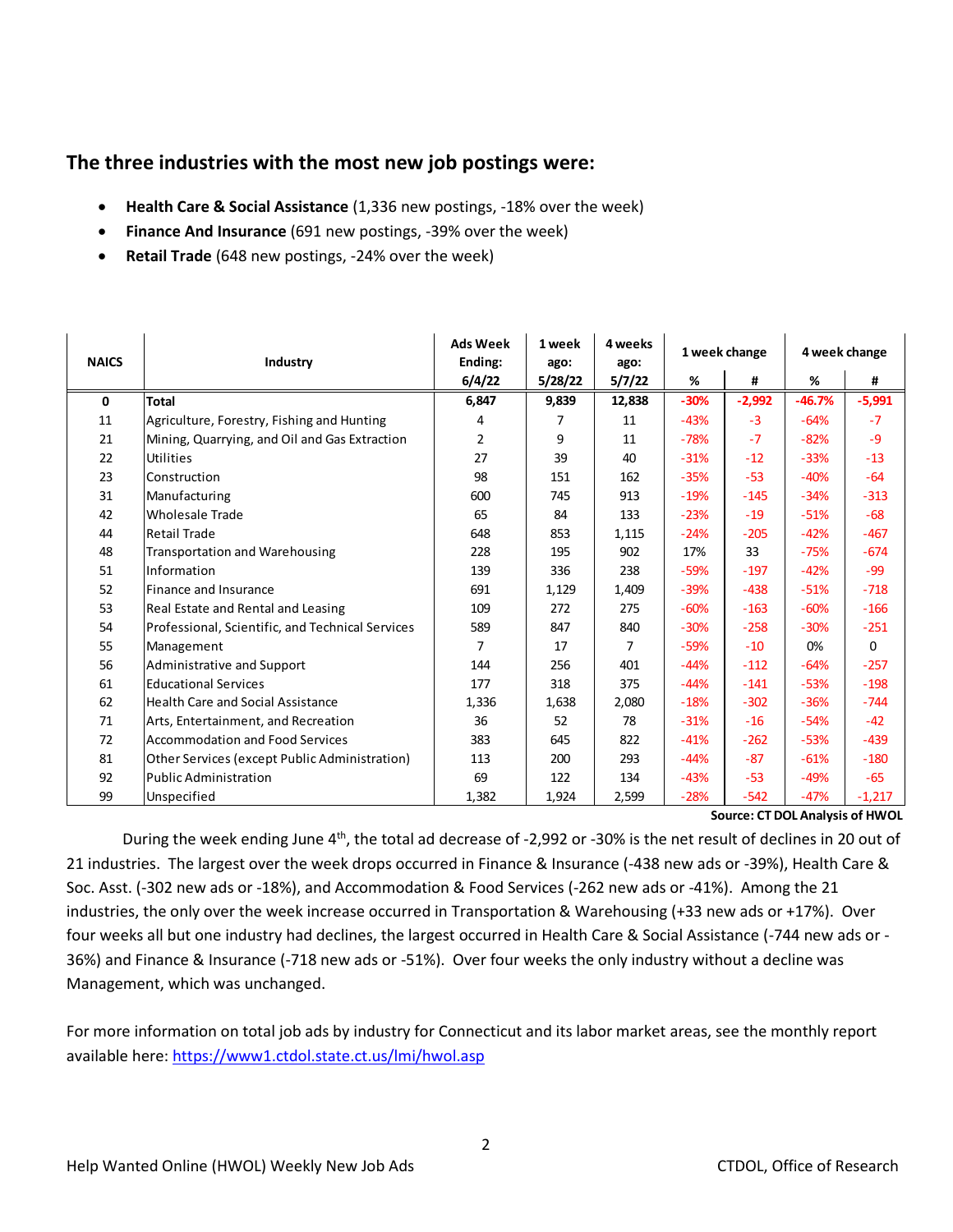# **New Job Postings by Occupation**

## **HWOL Statewide Weekly Occupational New Job Ads - Top 25 Occupations**

| Occupation                                           | <b>Ads Week</b><br>Ending: | 1 week<br>ago: | 4 weeks<br>ago: | 1 week change |        | 4 week change |                |
|------------------------------------------------------|----------------------------|----------------|-----------------|---------------|--------|---------------|----------------|
|                                                      | 6/4/22                     | 5/28/22        | 5/7/22          | %             | #      | %             | #              |
| <b>Registered Nurses</b>                             | 394                        | 425            | 429             | $-7%$         | $-31$  | $-8%$         | $-35$          |
| <b>Retail Salespersons</b>                           | 167                        | 292            | 300             | $-43%$        | $-125$ | $-44%$        | $-133$         |
| Sales Representatives, Wholesale and Manufacturing,  | 154                        | 199            | 256             | $-23%$        | $-45$  | $-40%$        | $-102$         |
| Laborers and Freight, Stock, and Material Movers     | 152                        | 90             | 179             | 69%           | 62     | $-15%$        | $-27$          |
| <b>Supervisors of Retail Sales Workers</b>           | 139                        | 208            | 220             | $-33%$        | $-69$  | $-37%$        | $-81$          |
| Heavy and Tractor-Trailer Truck Drivers              | 103                        | 117            | 739             | $-12%$        | $-14$  | $-86%$        | $-636$         |
| <b>General and Operations Managers</b>               | 100                        | 144            | 121             | $-31%$        | $-44$  | $-17%$        | $-21$          |
| Medical and Health Services Managers                 | 99                         | 122            | 137             | $-19%$        | $-23$  | $-28%$        | $-38$          |
| <b>Marketing Managers</b>                            | 92                         | 130            | 89              | $-29%$        | $-38$  | 3%            | 3              |
| <b>Customer Service Representatives</b>              | 92                         | 150            | 207             | $-39%$        | $-58$  | -56%          | $-115$         |
| <b>Management Analysts</b>                           | 76                         | 122            | 136             | $-38%$        | $-46$  | $-44%$        | $-60$          |
| <b>Sales Managers</b>                                | 74                         | 90             | 117             | $-18%$        | $-16$  | $-37%$        | $-43$          |
| Secretaries and Administrative Assistants            | 62                         | 121            | 182             | $-49%$        | $-59$  | $-66%$        | $-120$         |
| Licensed Practical and Licensed Vocational Nurses    | 60                         | 90             | 96              | $-33%$        | $-30$  | $-38%$        | $-36$          |
| Janitors and Cleaners, Except Maids and Housekeeping | 58                         | 74             | 80              | $-22%$        | $-16$  | $-28%$        | $-22$          |
| <b>Childcare Workers</b>                             | 56                         | 37             | 73              | 51%           | 19     | $-23%$        | $-17$          |
| <b>Security Guards</b>                               | 55                         | 62             | 128             | $-11%$        | $-7$   | $-57%$        | $-73$          |
| <b>Waiters and Waitresses</b>                        | 52                         | 44             | 78              | 18%           | 8      | $-33%$        | $-26$          |
| Nurse Practitioners                                  | 49                         | 65             | 83              | $-25%$        | $-16$  | $-41%$        | $-34$          |
| Maintenance and Repair Workers, General              | 49                         | 70             | 71              | $-30%$        | $-21$  | $-31%$        | $-22$          |
| Human Resources Specialists                          | 47                         | 75             | 70              | $-37%$        | $-28$  | $-33%$        | $-23$          |
| Supervisors of Office and Administrative Support     | 47                         | 80             | 53              | $-41%$        | $-33$  | $-11%$        | $-6$           |
| Financial and Investment Analysts                    | 45                         | 46             | 38              | $-2%$         | $-1$   | 18%           | $\overline{7}$ |
| <b>Food Service Managers</b>                         | 42                         | 72             | 100             | $-42%$        | $-30$  | $-58%$        | $-58$          |
| Cooks, Restaurant                                    | 42                         | 44             | 50              | $-5%$         | $-2$   | $-16%$        | $-8$           |
| <b>Source: CT DOL Analysis of HWOL</b>               |                            |                |                 |               |        |               |                |

### **The occupations with the most new postings were:**

- Registered Nurses (394 new postings, -7% over the week)
- Retail Salespersons (167 new postings, -43% over the week)
- Wholesale & Manufacturing Sales Representatives (154 new ads, -23% over the week)